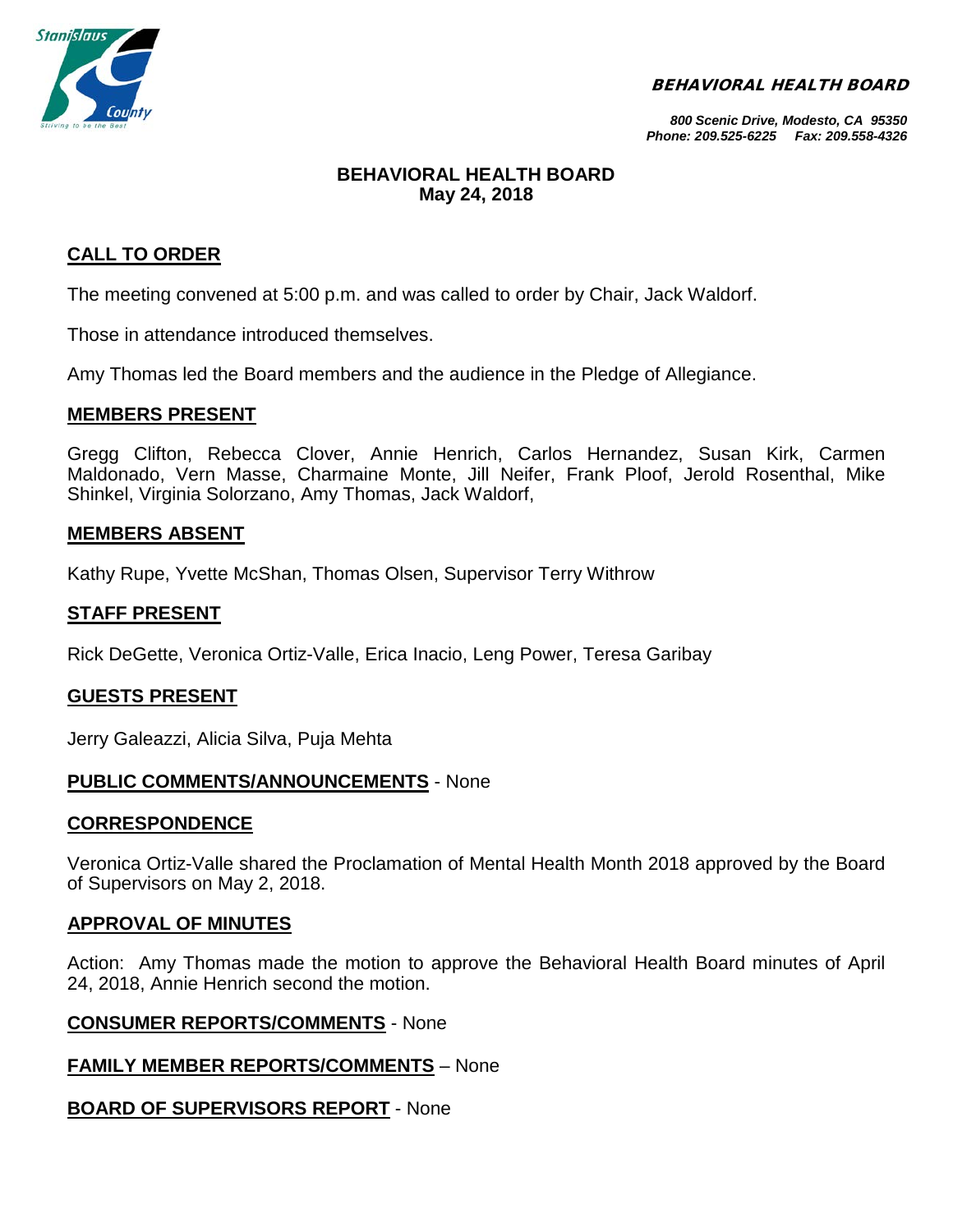Behavioral Health Board May 24, 2018 Page 2 of 3

# **PRESENTATION** - Mental Health Awareness Month

Janet Nunez-Pineda presented on the Mental Health Awareness Month 2018 kickoff. The purpose of the event was to highlight and launch countywide activities throughout the month of May in honor of Mental Health Awareness Month. Janet shared that Prevention & Early Intervention invited "challenged" contracted partners to help lead BHRS in a month-long effort of hosting and promoting mental health stigma-reduction activities. Team's three objectives: Be leaders in mental health and lead a "kick off" event prior to all other partnering programs. Provide visible access and engage lay community members to the BHRS campus/department. Create intentional opportunities for the community based prevention services providers to connect with BHRS children/adult and older adult programs. The kickoff event was a success and well attended by the community.

# **COMMITTEE REPORTS**

### Executive Committee

Jack Waldorf reported that the committee toured the jail on May 17. Members shared the tour was excellent and were very impressed with the facility and the enthusiasm of the staff. The jail's focus is on rebuilding individuals. The facility has 280 beds, serves 4,000 meals a day, and is very clean. The committee thanked Lt. Clifton for the excellent tour.

### Administrative, Fiscal Management Committee

No report. Frank Ploof indicated the committee meets quarterly. The next meeting is in July.

### Managed Care Committee

Jack Waldorf reported that Jerry Rosenthal attended the meeting and will report next month.

### Prevention and Community Education/Outreach Committee

No report.

### Impact - Department Run Services Committee

Vern Masse and Frank Ploof visited the "The Café" at Wellness on May 3, 2018. Vern mentioned that he visited "The Café" a week prior and had the opportunity to speak to two consumers. Frank shared that The Café has a warm environment, small but cozy, and that the new paint, new furniture, and set up are very pleasant.

### Impact – Contract Run Services Committee

Frank Ploof reported that the committee met this month. Frank shared the good news that the committee doubled in size with the addition of Amy Thomas and Rebecca Clover. The committee worked on upcoming plans and decided on a presentation by Sierra Vista. Frank acknowledged Shannyn McDonald and Dawn Vercelli, Sr. Leaders of the committee as they have learned a lot from them and it is great to have their support.